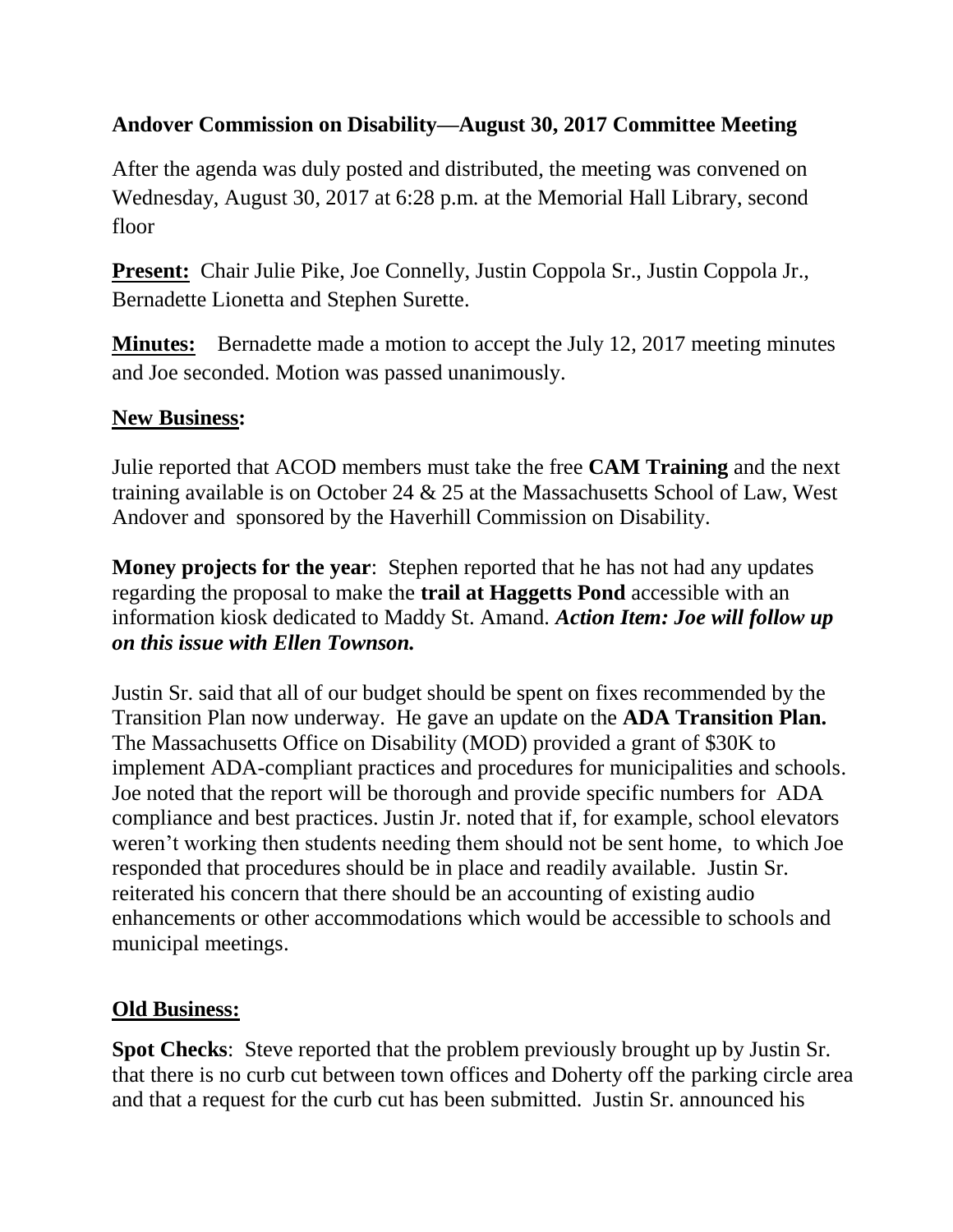appreciation of the fact that brush was cleared by DPW on River Street. A sidewalk is being put in the Taylor Cove Drive/River Street area and although there is a curb cut on one side of the road, there is no reciprocal curb cut on the opposite side.

**Andover Day**: Julie reported that the ACOD table will be in front of Nazarian's on Main street. Julie also announced the various shifts available for sign up starting at 8:30. We will have plenty of flyers on hand describing various ACOD related activities and information. The event is 10-5; set up 7:30 to 9 a.m. No cars back on Main St until 8 PM *Action Item: Joe will check on the status of the PO order for supplies needed for the Andover day event*.

**Vacancies**: Judy Wakefield was approved as an ACOD member but still needs to be sworn in. ACOD needs one more member. *Action Item: Members asked to consider possible members.*

**Triad photo ID event**— In May, ACOD supported a free photo ID event for Seniors and non-Seniors with Disabilities making it easier to obtain ID without having to go to the Registry. A second event will take place on October 27, 2017. This time, expenses will be paid for by the Center at Punchard.

**Downtown Parking Study talks**: Justin, Sr. distributed by email and at the meeting maps and information from Town Planner Lisa Schwarz about what the study is looking for in parking technology. The Parking Plan implementation Committee received funding at Town Meeting to upgrade current parking technology for the three municipal parking lots.

**Merrimack Valley Regional Planning Committee (MVRPC) 2 nd Open House** will be on September  $27<sup>th</sup>$ . The Purpose is to highlight regional needs concerning housing strategies for the Merrimack Valley. As previously noted there will not be an ACOD September meeting--the open house will substitute for it. The open house will be at the Barking Dog Ale House, 77 Washington St, Haverhill. *Action Item: ACOD members will bring Housing Access Brochures.*

**HP Parking Fine Signs:** need to be installed. *Action Item: Stephen is responsible for having them installed.*

## **Announcements:**